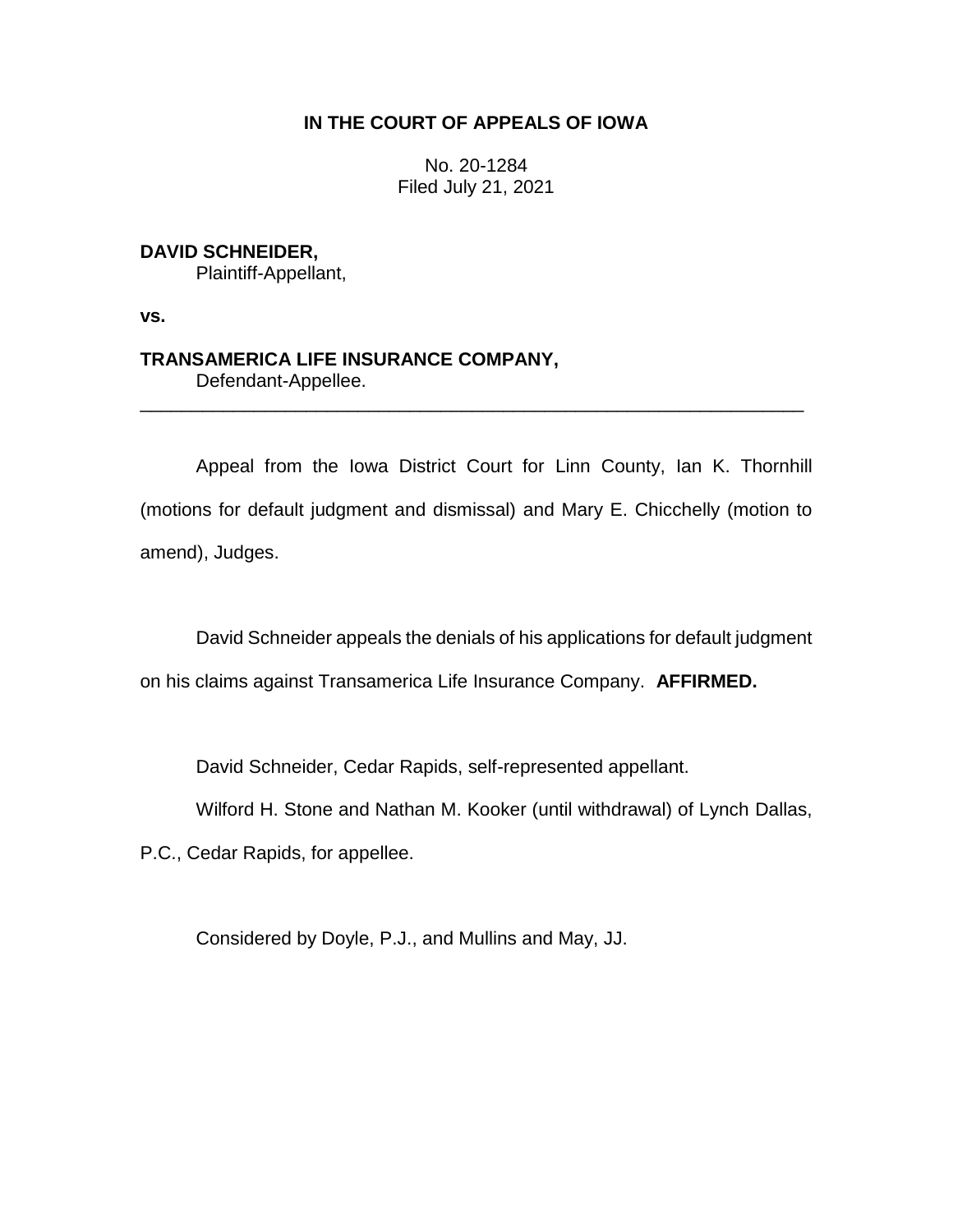#### **DOYLE, Presiding Judge.**

 $\overline{a}$ 

David Schneider appeals after the district court entered an order dismissing his employment discrimination lawsuit against his former employer, Transamerica Life Insurance Company (Transamerica). Schneider does not challenge the district court's dismissal of his lawsuit for failing to state a claim on which relief may be granted under Iowa Rule of Civil Procedure 1.1421(1)(f). Instead, he challenges the orders denying his applications for default judgment and his motion to amend those orders.

We begin "by noting there is a longstanding policy in our state favoring the resolution of legal disputes on the merits" and "default judgments are disfavored." *No Boundry, LLC v. Hoosman*, 953 N.W.2d 696, 699 (Iowa 2021). Rulings on motions for default judgment rest in the district court's discretion. *See Jack v. P & A Farms, Ltd.*, 822 N.W.2d 511, 515 (Iowa 2012). We will reverse the court's denial of a motion for default judgment only if it abused this discretion. *See id.*

Schneider applied for default judgment after an order (presumably autogenerated) from the district court erroneously stated the lawsuit had been on file for more than ninety days without an answer or responsive pleading.<sup>1</sup> Transamerica moved the court to amend the order, noting it had filed and was awaiting adjudication on its pre-answer motion to dismiss. The court then entered an order clarifying that it would not enter default judgment "unless [Transamerica] has been instructed to file an answer and subsequently fails to do so." Despite this clarification, Schneider filed two applications for default judgment. Both

<sup>&</sup>lt;sup>1</sup> In reciting the procedural history of the case in its order granting Transamerica's motion to dismiss, the district court described this order as "mistakenly entered."